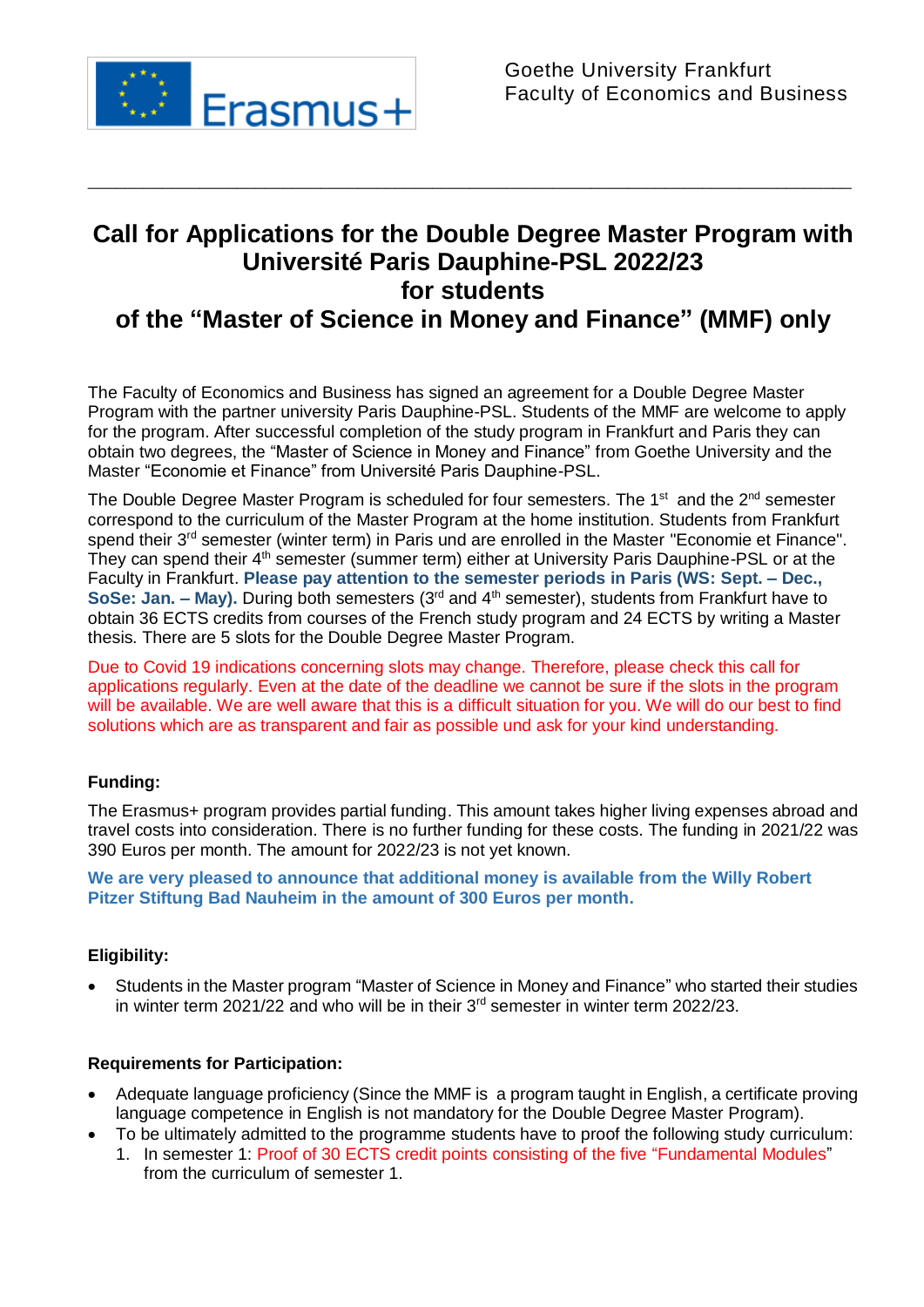- 2. In semester 2: Proof of 30 ECTS credit points consisting of 2 modules in "Money" (12 CP), 2 modules in "Finance" (12 CP) and one seminar in "Money" or "Finance" (6 CP). We strongly recommend to complete the "Money" seminar in Frankfurt.
- 3. Only one module can still be re-taken after the  $2^{nd}$  semester unless it is a "Fundamental Module".

#### **Before the Application**

You may apply for the Double Degree Master Program and the regular one-semester exchange programs (Erasmus+ and worldwide) simultaneously. For the latter, please refer to the corresponding (separate) call for application and use the specific application form of the program. The application for the Double Degree Master Program has priority over the application for the regular exchange programs (Erasmus+ and worldwide).

If your application for the Double Degree Master Program is successful, you are required to accept your program offer, and you will not be admitted to the regular one-semester exchange program (Erasmus+ or worldwide). Please note that you cannot apply for the QTEM Programm if you apply for the Double Degree Master Program.

#### **Application Procedure and Required Documents:**

- 1. Please apply [online](http://www.uni-frankfurt.de/38440951/reg1) for the Erasmus+ Program 2022/23 on the central International Office's website and upload the required documents. This step is a prerequisite for participating in the Erasmus + Program, without which your application cannot be considered. Please indicate on the online application form that you apply for the Double Degree Master Program and, if any, name the other university you choose for the regular Erasmus+ exchange. If you have any questions regarding the online application for the Erasmus+ program, please contact the central International Office: [outgoing@wiwi.uni-frankfurt.de.](mailto:outgoing@wiwi.uni-frankfurt.de)
- 2. In addition, please submit the following documents in digital form (one pdf file) to the following e-mail address: [jaeckel@wiwi.uni-frankfurt.de:](mailto:jaeckel@wiwi.uni-frankfurt.de) We ask you not to use e-mail addresses from the providers "icloud", "hotmail", "outlook" or "live" because problems when sending out messages to these addresses have occurred in the past. You will receive a confirmation of receipt of your application asap.
- Online-Application Form [International Office,](http://www.uni-frankfurt.de/38440951/reg1) so called **..Bewerbungsformular Studierende Outgoing",** which will be generated when you apply online for the Erasmus+ Program. (Application form 22/23 will be open from approx.15.12.21).
- **In addition [Application Form](https://www.wiwi.uni-frankfurt.de/fileadmin/user_upload/dateien_international/Ausschreibungen/Application_form_Master_2021_22_Double_Degree.docx)** Double Degree Master Programm 2022/23.
- **Letter of Motivation** in English stating in detail the reasons for your motivation to participate in the Double Degree Master Program (approx. 1.5 pages/4,500 characters without spaces).
- **CV** in English.
- Copy of the **Bachelor Degree Certificate** including the transcript of records.
- "**Information on Registered Exams**" (QIS proof) for winter term 2021/22.
- **Language Certificate**: Not mandatory for English, French B1 recommended, not mandatory.
- If applicable: **Certificate** showing your **voluntary social commitment** for student initiatives at the Faculty/the University or commitment outside the University. The certificate must state the intensity of your commitment (hours per week), the period of your commitment and your function.
- **Study Certificate** ("*Studienbescheinigung*" showing the "*Fachsemester*") for winter term 2021/22.

#### **Please note:**

If your application documents are incomplete of if you have not delivered them in time this will led to the rejection of your application. It is not possible to send additional documents after the application deadline.